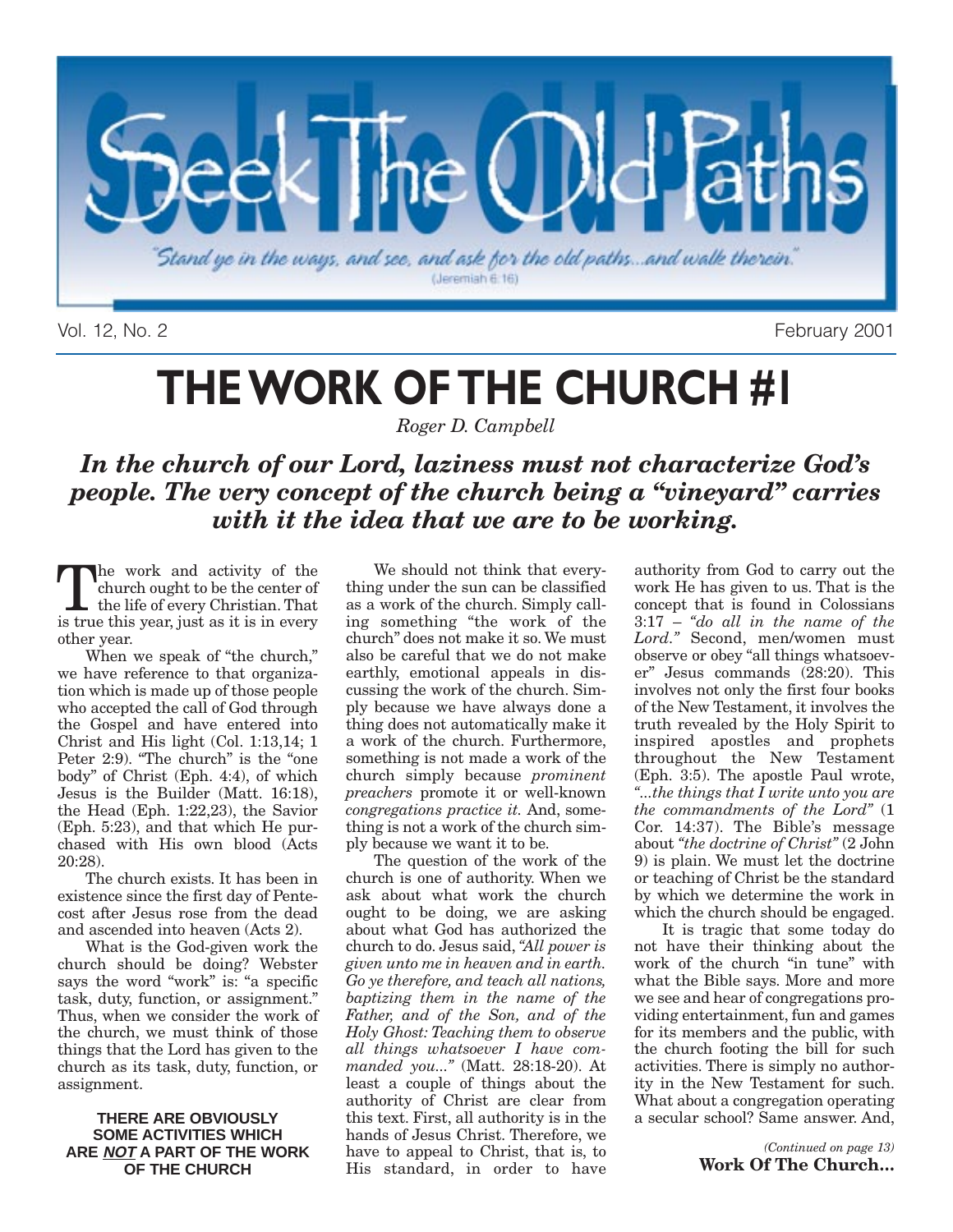

the world in which we live is plagued with problems. Wherever men live, there is sin the transgression of God's law. *"As it is written, There is none righteous, no, not one"* (Rom. 3:10). Sin exists even in the Lord's church — dishonesty and lying (Acts 5), immorality (1 Cor. 5), prejudice (James 2), division (1 Cor. 1), and false teachers (1 Tim. 4:1- 4; 2 Peter 2; Acts 20:28-32).

The penalty of sin is death, both physical and spiritual. *"The wages of sin is death"* (Rom. 6:23). *"...When lust hath conceived, it bringeth forth sin: and sin, when it is finished, bringeth forth death"* (James 1:15). Compare Rom. 6:16.

The church today faces the same kind of problems that has plagued it through the centuries: binding where God has not bound and loosing where God has not loosed — i.e. making laws where God made none and ignoring laws that God made.

The greatest threat to the Lord's body is from within our own ranks. So many men and women are seeking to be free from God's law. "Set us free from the shackles of the strict adherence to God's word" is the cry of multitudes. Sound, wholesome words of truth are despised by such people. However, 2 Timothy 1:13 sounds forth these sobering words: *"Hold fast the form of sound words...."* This is so BECAUSE...

**The living word of our Lord Jesus Christ is the only means of salvation.** Without the WORD there is no faith (Rom. 10:17), and without faith one cannot please God (Heb. 11:6). Paul said the Gospel of Christ is God's power to save (Rom. 1:16; 1 Cor. 1:18-21). Without the Gospel, God cannot save. He is powerless to save. His word penetrates to the very soul of man (Heb. 4:12-13). It convicts of sin (Titus 1:9; Jude 1:15).

The **living Word** is to be preached around the world (Mark 16:15-16). It will be used to judge us (John 12:48). It is urgent that it be proclaimed.

The word of Christ is the only guide, direction, or beacon that can direct men to heaven. If corrupted, it looses its power. God expects his people to preach the truth, the whole truth and nothing but the truth! He expects us to live the truth and stand fast in it. Any time we forget who we are, who we represent, who we proclaim, the devil will claim our soul as he has the rest of the world!

If we walk in the "old paths" (Jer. 6:16) and "speak as the oracles of God" (1 Peter 4:11), we will be blessed above all people of the earth. God is on our side! The words of the Savior in the end will be, *"well done thou good and faithful servant."*

**The tentacles of liberalism and modernism have attached themselves to the church perhaps more than at any other time in recent history.** People's attitude toward the Bible and respect for the words of Christ is waning more and more. The Bible tells us this is the way it always is! *"For the time will come when they will not endure sound doctrine; but after their own lusts shall they heap to themselves teachers, having itching ears; And they shall turn away their ears from the truth, and shall be turned unto fables"* (2 Tim 4:3-4; cf. Matt. 24:11- 12).*"Now the Spirit speaketh expressly, that in the latter times some shall depart from the faith, giving heed to seducing spirits, and doctrines of devils; Speaking lies in hypocrisy; having their conscience seared with a hot iron..."* (1 Tim. 4:1-3).

When Jesus said false prophets would come in sheep's clothing, he was not just taking up space. He said, *"Beware of false prophets, which come to you in sheep's clothing, but inwardly they are ravening wolves"* (Matt. 7:15). False prophets in the Old Testament preached lies as though it was God's word (Jer. 14:14). People were not to listen then and they are not to listen now. Those who do so are made vain (Jer. 23:14,16).

Contending for the faith (Jude 3) and demanding a *"thus saith the Lord"* (as the prophets of old) is not popular in our day. All kinds of ridicule and scorn is thrown at God's loving warriors who care more for God's praise than man's praise. The love of so many has run cold (Matt. 24:12). The cry is to "tone down" the preaching — you can't win people with doctrine, they say. We are told our business is to "win friends and influence people," but for what purpose and to what end? Our job is to proclaim the Gospel in its entirety, expose sin for what it is, rebuke the erring, proclaim salvation through faithful obedience to God and not man (Matt. 7:21). This is what Paul commanded Timothy. *"Preach the word; be instant in season, out of season; reprove, rebuke, exhort with all longsuffering and doctrine"* (2 Tim. 4:2).

Those who preach the whole counsel of God must set their forehead strong against opposition and not be discouraged by the rebellious who don't love the truth (Ezek. 3:8-9; Jer. 1:7,17-18; Micah 3:8). Isaiah said, *"...therefore have I set my face like a flint, and I know that I shall not be ashamed"* (Isa. 50:7). The command of the Lord to him was, *"cry aloud, spare not, lift up thy voice like a trumpet, and shew my people their transgression, and the house of Jacob their sins"* (Isa. 58:1).

It's high time for the faithful to **stand up and be counted!** We are at WAR! We are in a desperate battle for the souls of men. It's time we draw forth the "sword of the Spirit" and throw the scabbard away! It's time we keep the sword bloody by constant use against wickedness, evil doing and false teaching until the Lord removes it from our grasp in death. If we do not, the church will continue its head-long rush into apostasy. It will continue to split and splinter and be unrecognizable in comparison to the first century church.

The greater portion of the problem today lies at the **feet of elders** who have not "overseen" the flock as God demands! God knew this would be (Acts 20:28-30). Elders are to take heed to themselves — to their quali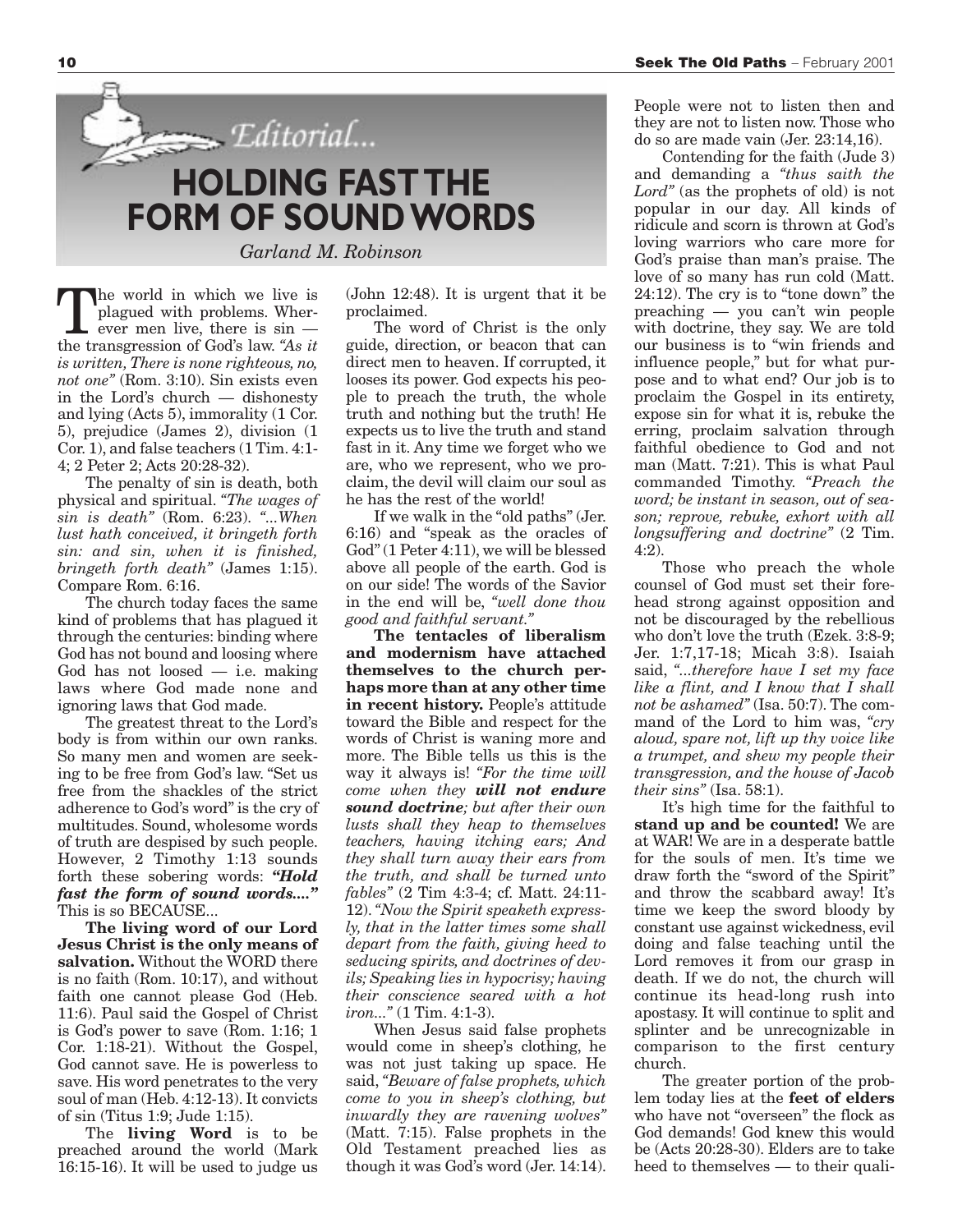fications, life, family, their ability to do the work. That is where the responsibility begins. Many believe that "once an elder always an elder." Such is not so. Being an elder is a work, not simply a position. When one is not doing the work, he ceases to be qualified to be an elder. It's time he repents or step aside.

Many have said it only takes *one generation* for the church to go into apostasy. In many cases it doesn't even take that long!! You get an eldership in a congregation that does not demand "sound words" and a preacher that has jelly for a backbone and they can apostatize in less than 5 years! It takes a God fearing Gospel preacher to stand up and *"rebuke them sharply, that they may be sound in the faith"* (Titus 1:13).

**The answer to the problem of digression is to "hold fast the form of sound words."** Notice these many verses that say so. *"Hold fast the form of sound words, which thou hast heard of me, in faith and love which is in Christ Jesus"* (2 Tim 1:13). *"Buy the truth, and sell it not; also wisdom, and instruction, and understanding"* (Prov 23:23). *"Holding fast the faithful word as he hath been taught, that he may be able by sound doctrine both to exhort and to convince the gainsayers"* (Titus 1:9). *"But speak thou the things which become sound doctrine"* (Titus 2:1). *"If any man teach otherwise, and consent not to wholesome words, even the words of our Lord Jesus Christ, and to the doctrine which is according to godliness..."* (1 Tim. 6:3). *"Therefore, brethren, stand fast, and hold the traditions which ye have been taught, whether by word, or our epistle"* (2 Thess. 2:15). *"Prove all things; hold fast that which is good"* (1 Thess. 5:21). *"Let us hold fast the profession of our faith without wavering"* (Heb. 10:23). *"Beloved, believe not every spirit, but try the spirits whether they are of God: because many false prophets are gone out into the world"* (1 John 4:1).

Paul declared he had preached the **whole counsel of God.** *"Wherefore I take you to record this day, that I am pure from the blood of all men. For I have not shunned to declare unto you all the counsel of God"* (Acts 20:26-27). The only way we can be free from the blood of all men is to do the same thing. The most l**oving,**

**kind, considerate thing** we could do is to "preach the word" and lay sin bare! God's people are to not only hold fast to sound words, but **refute error** as well. This involves "contending for the faith" (Jude 3). It involves "marking" teachers of error (Rom. 16:17-18). They think they serve Christ, but in reality they serve themselves. Their *"...good words and fair speeches deceive the hearts of the simple."* Don't be deceived! Paul said he did not tolerate false brethren even for an hour (Gal. 2:4-5). He fought the good fight of faith (1 Tim. 6:12). Elders are to do likewise. That's their job (Titus 1:9).

The devil can and will deceive people (2 Cor. 11:3). *"For such are false apostles, deceitful workers, transforming themselves into the apostles of Christ. And no marvel; for Satan himself is transformed into an angel of light. Therefore it is no great* *thing if his ministers also be transformed as the ministers of righteousness; whose end shall be according to their works"* (2 Cor. 11:13-15). *"Let no man deceive you by any means..."* (2 Thess. 2:3; Col. 2:18). Many do not have the love of the truth and are willing to be deceived (2 Thess. 2:9- 12). *"But evil men and seducers shall wax worse and worse, deceiving, and being deceived"* (2 Tim. 3:13; 2 Tim. 3:1-5).

Sound words are the words of God — the words that proceed from God. They are the "words of life." Jesus said, *"...the words that I speak unto you, they are spirit, and they are life"* (John 6:63). Only the Lord Jesus has *"...the words of eternal life"* (John 6:68). If men do not hold to the pattern of sound words, the soul saving Gospel will not be heard. Will you let it have free course in your life?

### **Are There Any False Teachers?**

The Bible warns of false prophets. Those who pretend to be preachers of righteousness, but are actually agents of the devil. *"For such are false apostles, deceitful workers, transforming themselves into apostles of Christ. And no wonder! For Satan himself transforms himself into an angel of light. Therefore it is no great thing if his ministers also transform themselves into ministers of righteousness, whose end will be according to their works"* (2 Cor. 11:13-15). John warned, *"Beloved, do not believe every spirit, but test the spirits, whether they are of God; because many false prophets have gone out into the world"* (1 John 4:1). However, in spite of these warnings, many today act as though there are few, or no, false teachers in the world. They will give their general approval to almost any man (or woman) who says he is preaching the Gospel.

In contrast to the general feeling among religious people, the Bible teaches that false prophets abound. John said "many" have gone out into the world. Is it any different today? Right after Jesus stated that few would make it to heaven while many will go to hell, He warned us about false teachers (Matt. 7:13-10). Do you suppose there is any connection? Many false teachers will deceive many people. Few teachers of righteousness will persuade few people.

Instead of endorsing everyone who is a "preacher" and accepting his teaching, we are to examine, test, and try what he says by the Scripture (1 Thess. 5:21; Acts 17:11). When it is true, accept it and live by it. When it is false, reject it and him (Gal. 1:8-9). When a man will not affirm that Jesus is the Christ, reject him (Matt. 16:16). When a man will not teach that salvation is offered to all men of all races, reject him (Mark 16:15). When a man will not advocate the words of the Lord, that baptism is for salvation, reject him (Mark 16:16; cf. Acts 2:38).

Please, dear friend, understand that there are false teachers in the world. Use some discernment. If what we teach is false, reject it. Only follow the Word of God! Yet, if what we teach is true according to God's revelation, receive it and abide in it. We want to go to heaven and want you to also.

— *Steven F. Deaton*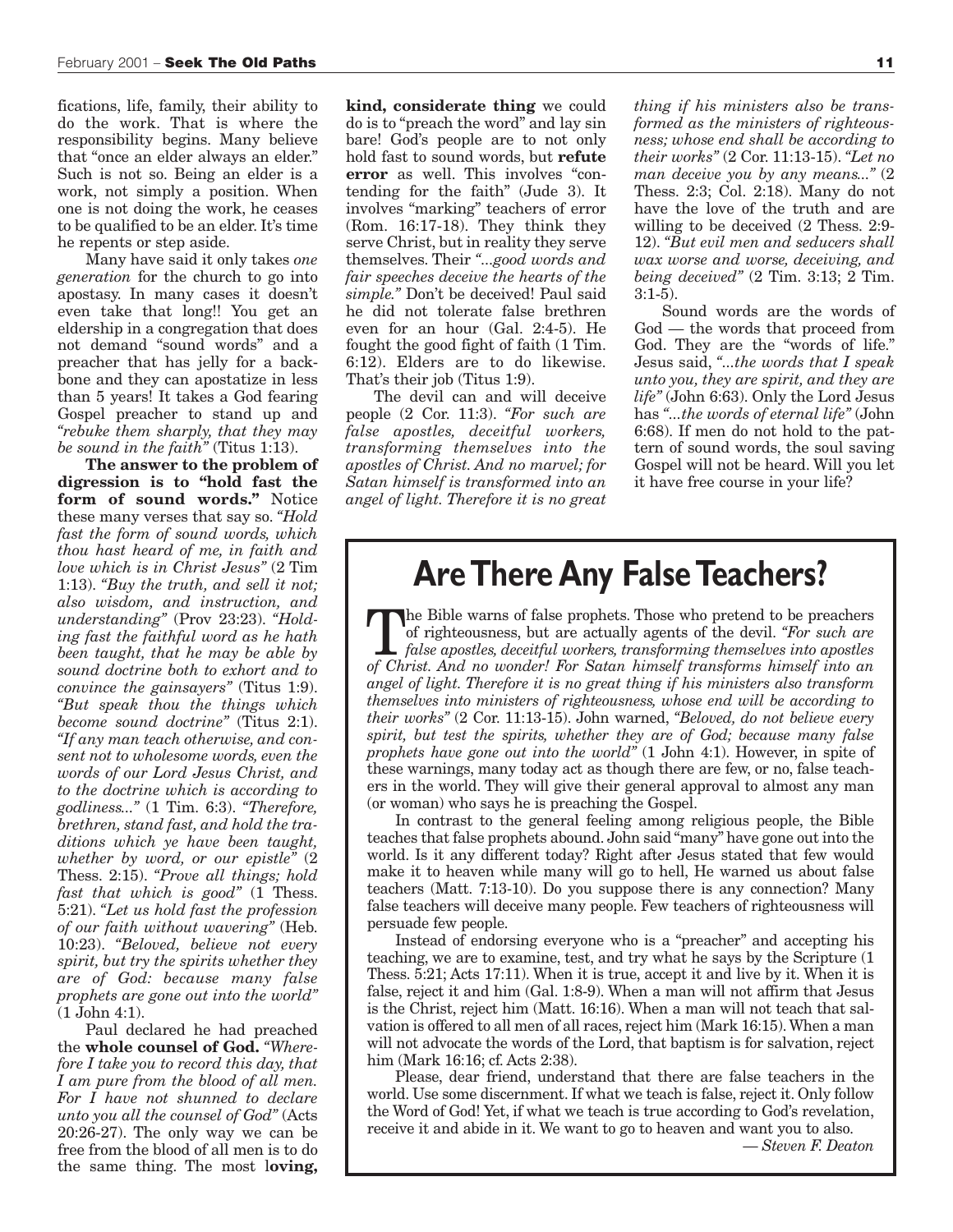## **THE "TREADMILL OF TRYING HARD" IS GOOD EXERCISE**

In recent years, through a combination of pop-psychology and Calvinistic<br>thought, the Lord's church has been<br>told by wool-covered wolves that works n recent years, through a combination of pop-psychology and Calvinistic thought, the Lord's church has been are not the answer, they are the problem. A man recently told me about the many people he knew who had been 'beat up,' discouraged, disheartened, and generally damaged by thinking that they had to perform in order to be accepted by God. Many are attempting to 'set us free' from the idea that our works determine our destiny, and they say that the very idea that salvation is conditional on our works is a no-win situation.

It is hard to try hard. Trying hard often involves self-control, self-sacrifice and self-denial. These three are opposites and enemies of selfishness, and selfishness makes our world go 'round. Since our world is dedicated to avoiding pain and unpleasantness, they have set forth a myth that working hard and struggling to do right is bad for us.

Many have accepted this myth as truth. Like buying swampland or the Brooklyn bridge, many brethren have bought stock in the idea that 'performance-based religion' is the enemy of our souls and detrimental to our joy and peace. Consider two simple Bible truths:

God put us on the 'treadmill of trying hard.' Whether we think it is good or bad, frustrating or encouraging, regardless of our thoughts on the matter at all, Hebrews 5:8-9 still says that Jesus will save those who obey. Matthew 7:21 still says that we must obey in order to enter into the kingdom of heaven. 2 Peter 1:5 teaches us to try hard (giving all diligence) to add various virtues to our character. 2 Peter 1:10 says we must try hard (give diligence) to make our calling and election sure, and teaches that whether or not we fall is a matter of our efforts.

Man often sees great wisdom in rejecting plain Bible truth, but such wisdom is foolishness to God (1 Cor. 1:18- 31).Whatever else we say, we should first admit that God wants us to work in order to receive and maintain the salvation he has offered us. Salvation is by grace, apart from the works of the old law, and apart from works of merit, but it is by grace (God's part) through faith (man's response) that we are saved (Eph.

#### *Rusty Stark*

2:8-9). God has provided salvation, and has set the conditions we must meet in order to accept his gift. The fact that salvation is conditional puts us on the 'treadmill of trying hard.'

God teaches that this treadmill is good for us. First and foremost because it allows us to appropriate the gift of salvation, but also because the 'treadmill of trying hard' is good exercise.

Solomon understood that God had given work to the sons of men to be exercised by it (Eccl. 3:10). Paul claimed that his rejoicing was found in his service: *"For our rejoicing is this, the testimony of our conscience, that in simplicity and godly sincerity, not with fleshly wisdom, but by the grace of God, we have had our conversation in the world, and more abundantly to you-ward"* (2 Cor. 1:12). He admonished that peace was to be found in obedience, doing the things we know to be right. *"Those things, which ye have both learned, and received, and heard, and seen in me, do: and the God of peace shall be with you"* (Phil. 4:9).

All of life testifies to the truth that challenge, hard work, set-backs, and pain carry a blessing with them. We need to be exercised by the treadmill of trying hard.

Ours is a world that frowns on giving failing grades to those who fail for fear of damaging their self-esteem, rather than seeing failure now as a learning process leading to future success. Our world frowns on punishment. Our world is more willing to 'lower the bar' than to take the chance of frustrating someone by setting the bar too high.

In such a world, we have a choice. We can buy into our world's viewpoint and twist the Scriptures to support that position or we can accept the truth of God's word. The first road is a broad, easy road, with many traveling on it because it takes so little effort. Self-control is difficult, and many will reject salvation if it depends on struggle and overcoming. Strength is needed to walk the narrow, restrictive road.

Hard work is not only involved in our salvation, it is essential. Jesus says we must strive to enter in by this gate (Luke 13:24). The word "strive" means to agonize — there is pain and effort involved. But this difficult way is not only good exercise for us, it is the only way that leads to life.

> *1495 E Empire Ave. Benton Harbor, MI 49022*

### **CONTRIBUTIONS**

| Bethlehem Church of Christ,                |
|--------------------------------------------|
|                                            |
| Meadows church of Christ,                  |
|                                            |
| Archibald church of Christ,                |
|                                            |
|                                            |
| Chuck & Nancy Verkist \$25                 |
|                                            |
| Memorial Parkway Church of Christ,         |
|                                            |
|                                            |
|                                            |
| Danville Church of Christ, Rienzi, MS\$150 |
| Jackson Street Church of Christ,           |
|                                            |
|                                            |
| Clifford Brewer (in Memory of              |
|                                            |
|                                            |
| Crandull Church of Christ,                 |
|                                            |
|                                            |
| <b>PRINTER</b>                             |
|                                            |
|                                            |
|                                            |
|                                            |
|                                            |
|                                            |
|                                            |
|                                            |
|                                            |
|                                            |
|                                            |
| Beginning Balance \$2,955.10<br>Credits    |
|                                            |
| Contributions \$1,597.00                   |
| Debits                                     |
|                                            |
|                                            |
|                                            |
|                                            |

If you would like to contribute to our printer, please earmark that on your check.

| Cost of Printer \$11,871.65     |  |
|---------------------------------|--|
|                                 |  |
| Remaining on Printer\$ 2,168.90 |  |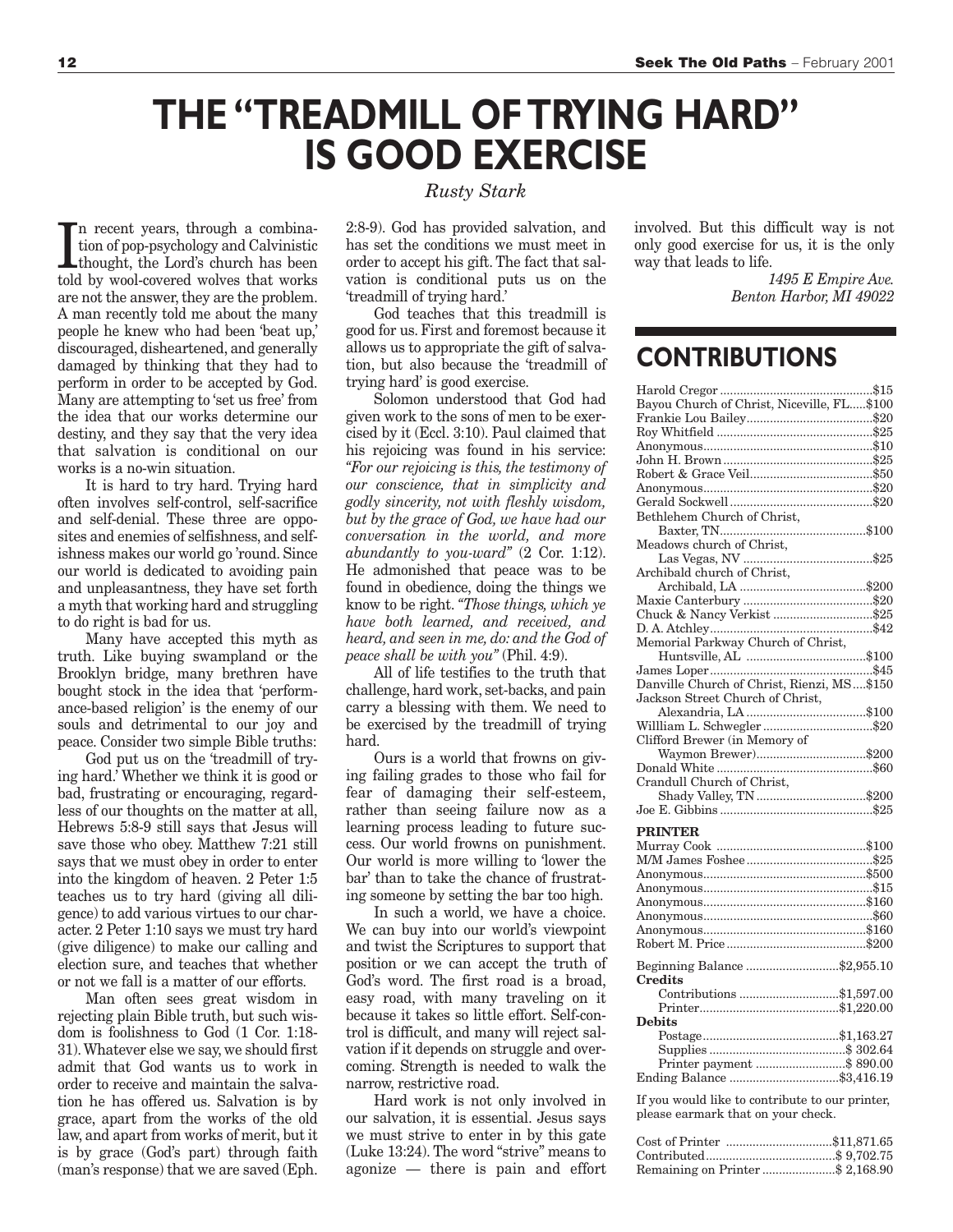#### **Work Of The Church…**

*(Continued from page 9)*

what about the church using funds from first-day-of-the-week collections to sponsor a "church ball team" in a "church league?" Again, there is no Bible authority for it.

The list of unauthorized activities that some, including elders and preachers, are trying to pass off as the work of the church, is a lengthy one. Not all activities practiced by congregations are a part of the work of the church. The bottom line is this: if something is going to properly fit into the category of "the work of the church," then it must be authorized by the New Testament. This may sound so basic, and yet it is the foundational truth upon which any study of the work of Christ's church must be based. As with any other topic, the question must be, "What does the Bible say?"

#### **GOD EXPECTS THE CHURCH TO WORK!**

If there really is such a thing as "the work of the church," then the Lord expects us to do just that – He expects us to work! In our society there are those who are perfectly satisfied and content to go through life, not working at all, or working just as little as possible, though they have the physical and mental capacity to work. They simply want to get by doing as little as possible, and they apparently are perfectly content to reach out their hand and take from private or public organizations whatever they can get. We call that lazy, slothful!

The Bible condemns laziness. In speaking about his own people, one man said the Cretians are *"slow bellies"* ("lazy gluttons"). The Holy Spirit said of such a saying, *"This witness is true. Wherefore rebuke them sharply, that they may be sound in the faith"* (Titus 1:12,13). Those who are lazy need to repent and get to work!

In the church of our Lord, laziness must not characterize God's people. The very concept of the church being a "vineyard" carries with it the idea that we are to be working. Matthew 20:1-16 records the Parable of the Laborers in the Vineyard. The owner of the vineyard went to the market place to hire laborers. What was it he hired them to do? To work. Where? In his vineyard. The fact that God has called us out of the world and into His vineyard indicates we need to be working in it.

We should not try to avoid work in the kingdom of Christ. We ought not try to "skim by" by doing as little work as possible. Working for the Lord is not an undesirable thing! In Nehemiah 4:6 it is written that the Jews of Nehemiah's day successfully rebuilt the wall of Jerusalem to the halfway point because *"the people had a mind to work."* That is the type of mindset and heart WE need to have in the Lord's work, rather than say, "Let somebody else do it." When we talk about the Lord's work, it is not "their work," but "our work."

Jesus said, *"I* ("we," ASV) *must work the works of him that sent me, while it is day: the night cometh, when no man can work"* (John 9:4). Jesus was speaking of the need for Him to fulfill the Father's will when He had the opportunity to do so. We sing about that when we sing "Work For The Night Is Coming," "We'll Work 'Til Jesus Comes," and "I Want To Be A Worker For The Lord." When we sing such spiritual songs we teach and admonish one another to work. What about after the singing of such hymns, what should we do? We must go out and put the words of the songs into practice in our lives – go to work for the Lord!

How powerful the army of Christ could be, and how effective the work of the church could be, if every member of the church would seriously take to heart the message of 1 Corinthians 15:58, *"Therefore, my beloved brethren, be ye steadfast, unmovable, always abounding in the work of the Lord, forasmuch as ye know that your labor is not in vain in the Lord."* I remember as a child watching the old Brylcreem commercials. Remember the punch line? "A little dab will do ya." I suppose they did not have Brylcreem in the apostle Paul's day, but when he spoke about the work of the church, Paul was certainly not a Brylcreem man. He did not have the concept that in the work of the church we ought to try and get by doing just as little as possible, or take the Brylcreem approach to the

Lord's work by thinking, "A little dab will do va."

Notice, again, the words of the text of 1 Corinthians 15:58,*"ALWAYS ABOUNDING in the work of the Lord."* That is what God wants from every one of us — every Christian! A Christian that is too busy to be involved in the Lord's work is just that – he/she is too busy! Such a problem needs to be "fixed."

A number of young Christian couples are in a hurry to have their own house and possess the nice things in life they see mom and dad have. Of course, mom and dad had to work and scratch for decades to get what they now have, but today's young married couples often want to have nice material blessings "right now." So, they go to the bank and borrow enormous amounts of money to build a new house on several acres of land for which they also borrow a big chunk of money. They want to have two cars, a jeep, a pickup, a boat, jet skis, snowmobiles, one computer for every family member, a TV and VCR in every bedroom, and who knows what else. Somebody has to pay for all this stuff. So, both husband and wife get themselves a full time job. He might have to work seventy hours a week to help pay the bills, or maybe even take on a second job, but it is all worth it (so they think) so they can have these material blessings.

In the midst of all this, along comes an elder or a preacher and asks the husband, "I need someone to go with me to make some visits this week, reckon you'd be able to go with me?" His answer is a truthful one: "No, I'm too busy. I just don't seem to have any time to do anything." I wonder why?! I wonder why he's "too busy." Who made those choices in his life? He did. "Well, when my kids get grown, come and talk to me then, I ought to have more time to do some church work." Brethren, the Holy Spirit did not say, "In the future when your kids are grown up, then you can do some work for the Lord." What He said was *"always abounding in the work of the Lord"* – that means right now, not ten years from now!

We would be quick to point out that there is nothing wrong with possessing material blessings, even nice ones. But, we must all strive to keep our priorities straight (Col. 3:1,2). If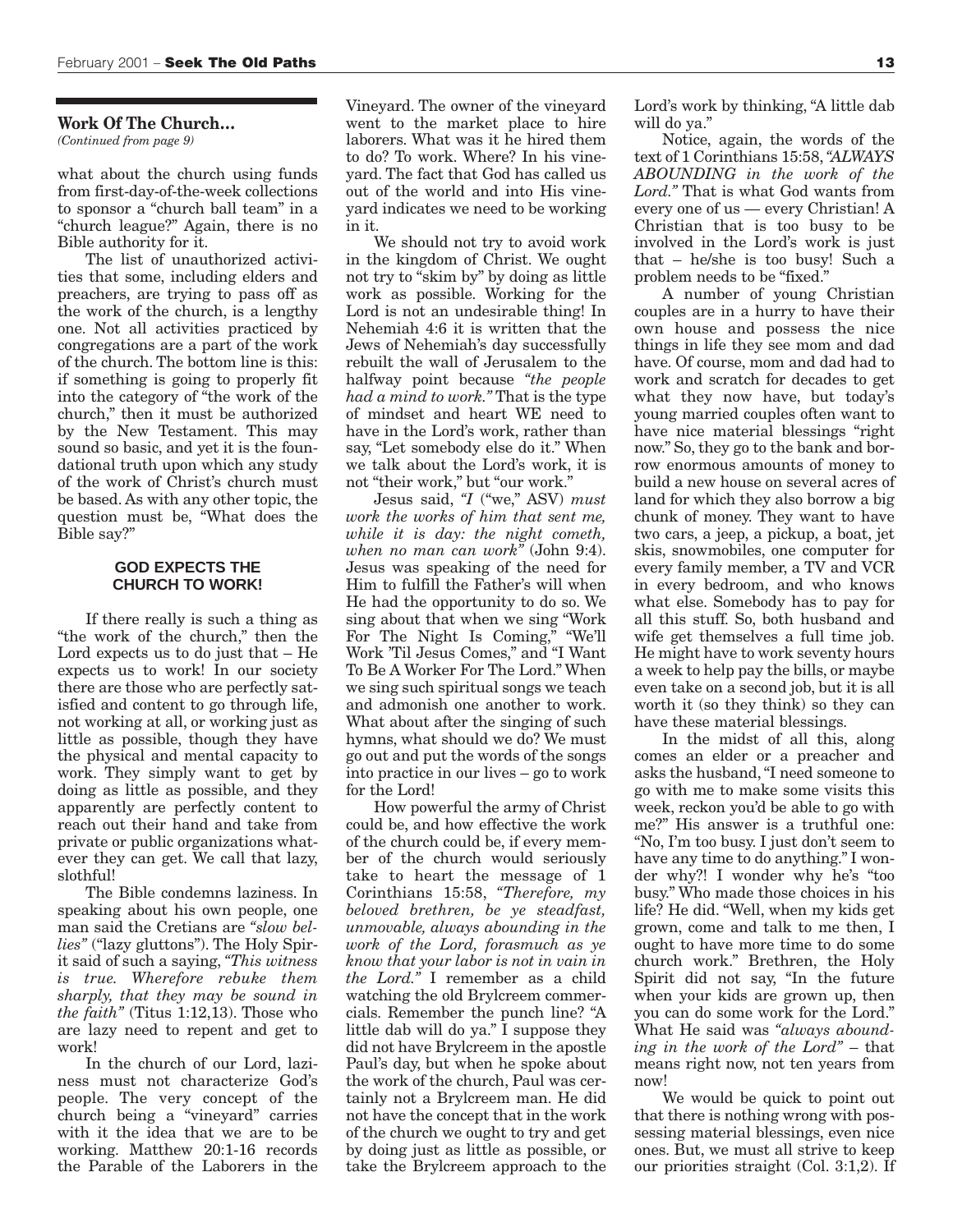the Lord's cause is really first in our hearts, then we need to give serious consideration to what our selfimposed financial debts and possible subsequent extra time on the job will do to our opportunity to help in the Lord's work. How wise is it for Christians to saddle themselves with tremendous financial burdens and/or jobs that will severely limit their time and availability to assist in the work of the church? We need to seriously weigh the consequences of our actions, and ask ourselves if it is really worth it to take on certain things in our lives if they will hinder us from actively participating in the Lord's work.

Elders in the church that are too busy with other affairs in life to shepherd the flock are elders in name only. Deacons in the church that are too busy to serve the church are deacons in name only. Preachers that are too busy to teach and work in the kingdom are preachers in name only. And, Christians who are too busy with their own affairs to work in the kingdom are Christians in name only. These conclusions may not sound pleasant, but most of us know deep down inside that the words of this paragraph are words of truth.

We have emphasized to this point, 1) what we do in the work of the Lord must be authorized by the New Testament of Jesus Christ, and 2) if something really is the work of the church, then let us "get in there and do it."

> *4865 Bates Pike SE Cleveland, TN 373232*

**16th Annual "Seek The Old Paths" Lectures July 22-26, 2001 Traditions of Men, Vain Religion**

### **"CHRISTIAN MUSIC LIGHTS UP LIPSCOMB"**

Nashville Tennessean, Oct. 12, 2000

(1898) Auditorium is the site of a notable contemporary Christian show (open to Christians and non-contemporary and old-school) tonight. The concert Auditorium is the site of a notable contemporary Christian show (open to Christians and non, contemporary and old-school) tonight. The concert features Caedmon's Call, a seven piece band that blends Rootsy rock, Hootified ball-cap guitar pop and even a few urban flourishes into a lively mix that fits nicely with lyrics of wonders both worldly and deified.

Equally intriguing is Nichole Nordeman, whose

### **LIPSCOMB AND ROOTSY ROCK**

The article above makes it clear that Lipscomb is<br>promoting vain "Christian music" and charging<br>for it. This is prima-facie evidence that Steve<br>Flatt and the Lipscomb board are willing for Christians promoting vain "Christian music" and charging Flatt and the Lipscomb board are willing for Christians all over the country to send their offspring to Lipscomb and have them exposed to "rootsy rock, Hootified ballcap guitar pop — with lyrics of wonder both worldly and deified." This is sanctioned on campus while these men send glowing reports to families all across the nation proclaiming: "Lipscomb University, a distinctly Christian university. All faculty and staff members are faithful Christians active in local congregations."

Here is a clear example of men saying one thing while promoting another.The Lord Jesus spoke of such, *"Hypocrites! Well did Isaiah prophesy about you saying: These people draw near to me with their mouths and honor me with their lips, but their heart is far from me. And in vain they worship me teaching for doctrine the commandments of men"* (Matt. 15:7-9).

Brother David Lipscomb was the founder of the Nashville Bible School, which has grown into David Lipscomb University and some might say he would turn over in his grave if he knew such "concerts" were being held on his old farm property. But that is not true, such cannot happen. What is true is that he will rise up in the resurrection with this generation of LipThis Mystery is a beautifully sung, pop song set, a brave album that calls into question the validity of narrowly framed religion and doctrines as a means of understanding divinity (sounds like a bit of a drag when I put it that way, but the album is actually pretty fun). Justin McRoberts is also on the bill. Tickets are \$12 in advance, \$15 at the door, and available at Lifeway Christian stores or by phone at 251-2500. 8p.m. is the start time."

scomb bureaucrats (cf. Matt. 12:41-42), and condemn this promotion of vain philosophy that questions "the validity of narrowly framed religion and doctrine as a means of understanding divinity...." Was it not Jesus Christ Himself who "narrowly framed" His religion when He said, "enter in by the narrow gate" (Matt. 7:13)? Was it not the Holy Spirit who said, "whoever transgresses and does not abide in the doctrine of Christ does not have God" (2 John 9)?

Some will rationalize saying, "this was not a worship service." Can a person call on the name of God or Jesus Christ in a meaningless way? How does designating it "not worship" keep it from being a violation of Exodus 20:7? The Tennessean said the "concert" was to be held in Collins Alumni Auditorium. As an alumnus I want every Christian in the United States, and the world for that matter, to know that I protest such among our young people. Parents must ask themselves if they want to spend \$15,000 a year for their child to attend DLU and have them exposed to "rootsy rock" religion. As I said before, the people in the state universities are worldly minded, but at least you know who the enemy is.

> *Jim Waldron PO Box 123 Dunlap, TN 37327*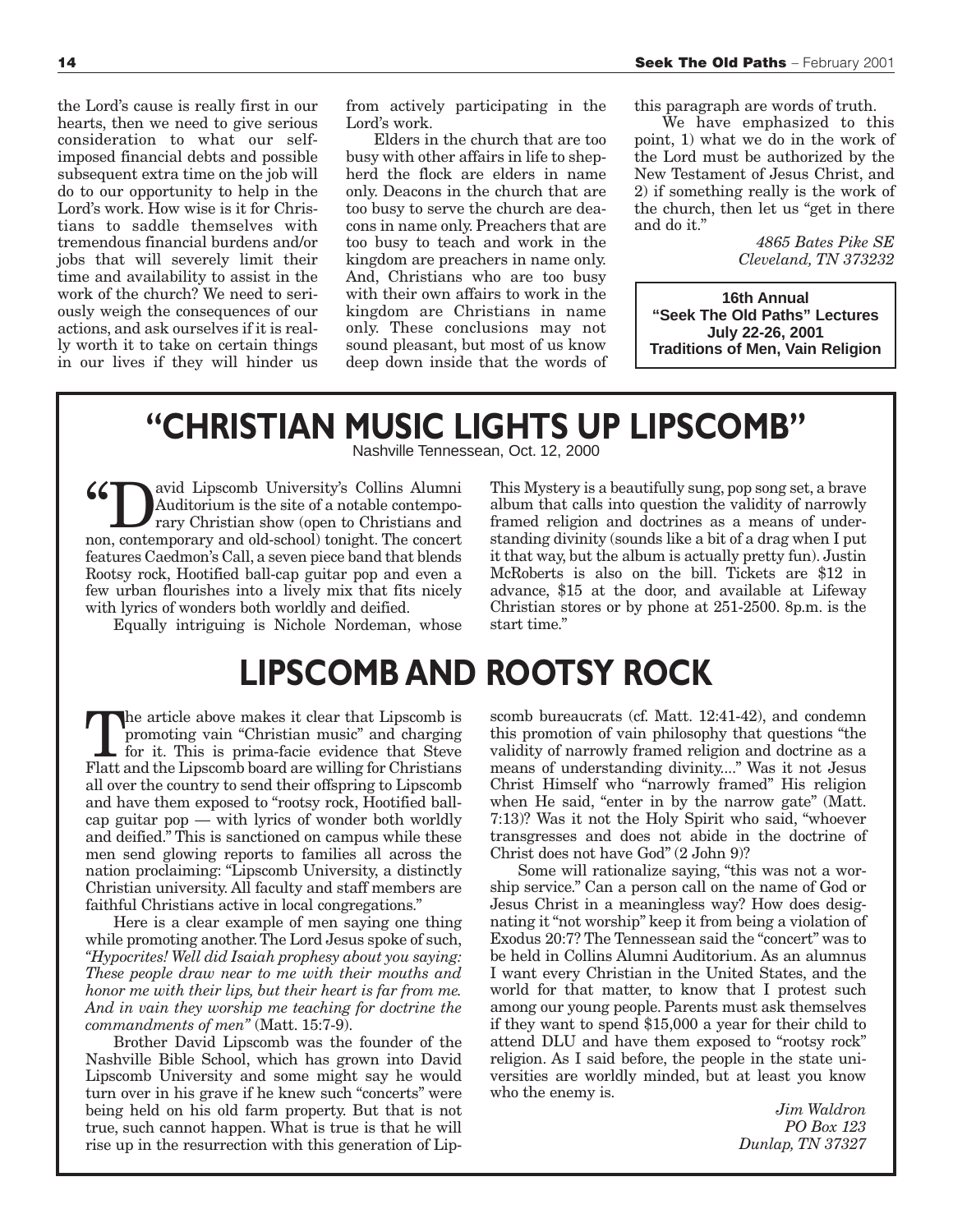## **Hebrews 7:14 Teaches About The Silence Of The Scriptures**

In his argument that Jesus cannot<br>be a priest on earth, the writer of<br>Hebrews not only appeals to what<br>is stated in the Scriptures but also to n his argument that Jesus cannot be a priest on earth, the writer of is stated in the Scriptures but also to what is **not** stated in the Scriptures. The inspired author wrote: *"For it is evident that our Lord sprang out of Judah: of which tribe Moses spake nothing concerning priesthood"* (Heb. 7:14). In earlier verses of Hebrews (1:1,2; 2:1-3; 3:7-11; 6:13-18) the writer firmly establishes that there is absolute importance in what the Lord has spoken, but in Hebrews 7:14 he makes known the importance of the Lord's silence as well. Since the Lord, through His servant Moses, was silent about any of Judah's members' becoming a priest, it is clear that no member of the tribe of Judah was authorized to become a priest. Having stated that the tribe of Levi would yield God's earthly priests (Num. 3:12), there was no need for the Lord to further prohibit descendants from any of the other tribes from serving as priests. God had already given authorization to the ones who should fill this role, and thus His silence excluded everyone else.

#### **THE SILENCE OF THE SCRIPTURES DOES NOT AUTHORIZE!**

This fact accepted by the Hebrews writer and his recipients is sadly being rejected by more and more brethren today. A new science of studying the Bible (or hermeneutic) is now threatening to detour many from the old paths. One of the aspects of this New Hermeneutic (loved by all the liberals) essentially states that where the Bible does not specifically condemn it must therefore permit. As can be imagined, when brethren bent on change interpret silence as permission, all sorts of damage occurs: elders charged to protect the flock drop their guard against evil, fellowship lines are expanded, the instrument is wheeled into some of our own congregations, and many more monstrosities take place. The very sight of such change must make Satan sit back in comfort as a willing witness to what he expects will be a rebellion against

#### *Dustin Forthun*

God likened to the ones about which we read in the pages of the Bible (Gen. 6; Exodus 32; Num. 14; etc.).

The only thing that can come to the aid of the Lord's Bride (that is being badly battered by proponents of the New Hermeneutic) is a renewed dedication to obeying the Lord's Word without adding to or taking from His Message (Rev. 22:18-19). This determination should begin with a proper understanding of Bible silence. The silence of the Scriptures must be properly respected as a limitation, not recklessly disregarded as a license.

Silence in general is respected by most everyone. How many of us have entered a door on which we find the words "Authorized Personnel Only," reasoning that since the sign does not explicitly state that we cannot enter that such silence must be permission for us to enter? Or, how many of us, when stopped for speeding, have used as our excuse that there was no sign stating that one may not drive 90 mph, and therefore such silence must be permission for us to travel at such break-neck speeds? Chances are that most of us would be embarrassed to give such foolish explanations for our actions with a straight face. But, when it comes to religious matters, individuals are not embarrassed at all (they do not even blush, Jer. 6:15). Instead, it seems as if pride fills their hearts because they were able to preach an error-filled sermon, write a digressive article for a weak paper, or publish a liberal book before anyone else of their sort. The actions of some brethren are surely reminiscent of the Athenians who "spent their time in nothing else, but either to tell, or to hear some new thing" (Acts 17:21).

Like many brethren today, king Saul was one who unashamedly approved of a new approach to worship. Though commanded to smite the city of Amalek and to destroy everything in it, Saul interpreted this command with a new hermeneutic of his own and spared Agag, the king, and the best of the sheep, oxen, fatlings, and lambs to offer to the Lord (1 Sam. 15:3,9,15). When the prophet Samuel approached Saul with news of the king's sin, Saul excused his actions by

explaining that he had merely intended to worship God in a way different from the way in which God had instructed him (1 Sam. 15:15). For his hermeneutical mishap the king would pay dearly. Samuel's sober message was that the king's "different approach" caused him to sin, and for his rejection of God's law, God would reject Saul from being king over Israel (1 Sam. 15:22,23). The prophet made known to the perpetrator that God's silence must not be turned into a license of acceptance.

While clothed in human robes, Jesus sought to stress that the silence of the Scriptures does not authorize. When He was tempted of the deceiver, Jesus was propositioned to fall down and worship the devil (Matt. 4:9). Jesus' answer to this temptation is particularly significant; He said: *"Thou shalt worship the Lord thy God, and him only shalt thou serve"* (Matt. 4:10). This response differs from its reference, Deuteronomy 6:13, in just one respect. In Deuteronomy 6:13, God does not explicitly state that He is the only Being to be worshipped. In fact the word "only" is omitted or italicized in most English translations. The point is that Jesus did not take such an omission (or silence) as authority to worship the devil. It would have been an unnecessary exercise for the Lord to announce a decree stating: "Thou shalt not worship Satan." Similarly, it would have been just as unnecessary for God to tell Noah not to use oak, pine, maple, cedar, or any other wood to build the ark. In both cases, God clearly stated what the authorized activity was and everything contrary to this authorized activity was, therefore, unauthorized.

Jeremiah said it best: *"O Lord, I know that the way of man is not in himself: it is not in man that walketh to direct his steps"* (Jer. 10:23). The way most men study the Bible is to assume authority in the Lord's silence, but all must learn that the silence of the Scripture does not authorize. Such is plainly taught by God's precious precepts.

> *509 Mount Pelia Rd Martin, TN 38237*